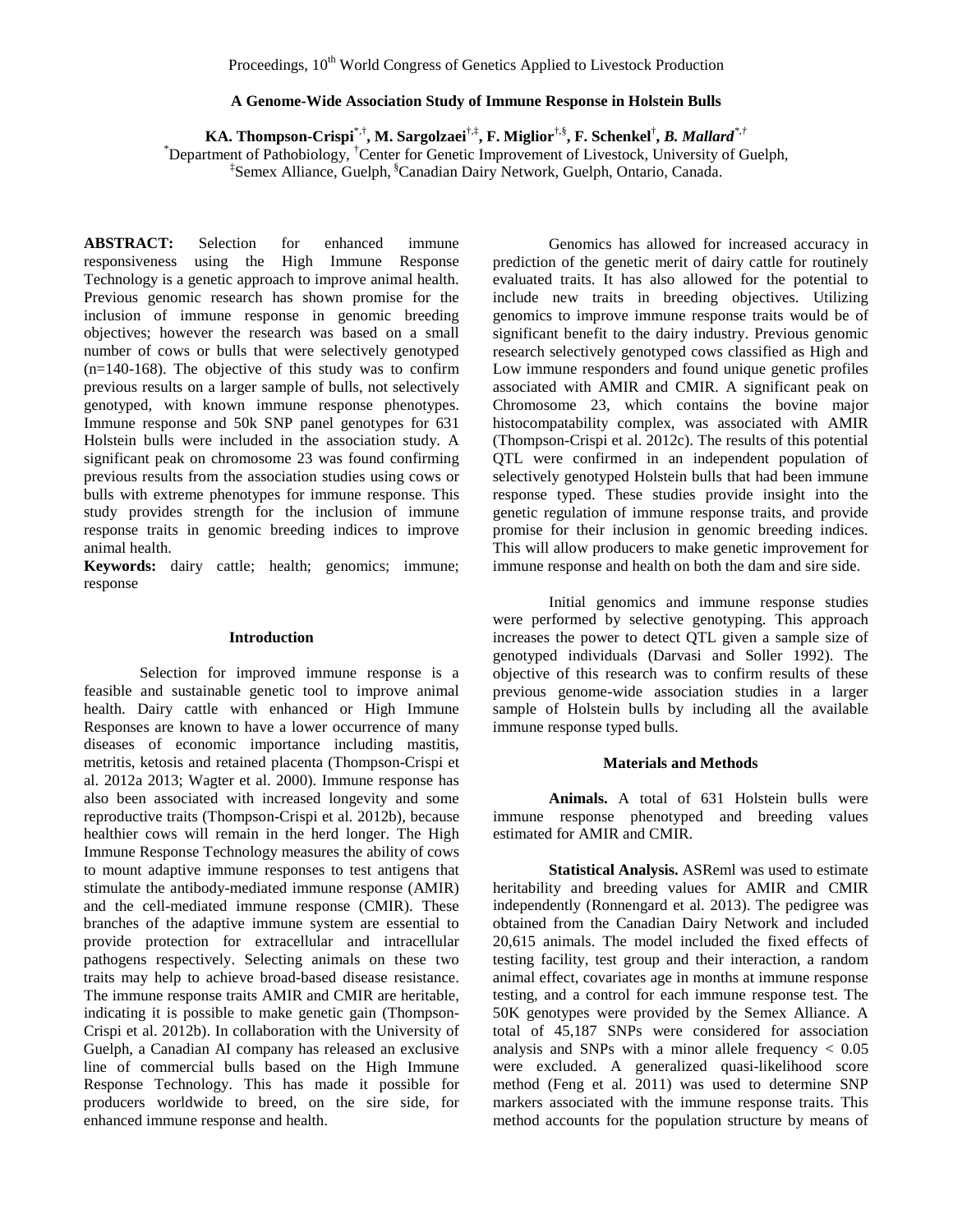the pedigree-based relationships among animals. In order to account for multiple comparisons, a chromosome-wise false discovery rate (FDR) of 0.05 was applied (Benjamini and Hochberg 1995).

### **Results and Discussion**

The heritability of AMIR was  $0.46$  ( $\pm 0.08$ ) and for CMIR was  $0.22$  ( $\pm 0.08$ ) in Holstein bulls, similar to previous results for Holstein cows (Thompson-Crispi et al. 2012b).

After applying quality control measures, 39,888 SNP were included for the analysis. A total of 2,864 SNP were significantly (chromosome-wise  $P < 0.05$ ) associated with AMIR, and after accounting for multiple comparisons, 266 SNP remained significant at FDR 0.05. After applying the FDR, the majority (67%) of the SNP were found on chromosome 23 (Figure 1). For CMIR, a total of 2,828 SNP were significant and after applying an FDR of 0.05, 46 SNP remained significant (Figure 2).

After accounting for multiple comparisons, comparatively few markers remained significant for CMIR as was found for AMIR. The proportion of significant SNP on chromosome 23 associated with AMIR in previous studies was higher than what is reported here when the entire sample of bulls was genotyped. In the previous study, over 90% of significant markers fell within chromosome 23 compared to 67% found here. However, the number of markers significant after accounting for multiple comparisons was similar, 186 with selective genotyping (Thompson-Crispi et al 2012c), and 266 found here. This confirms that chromosome 23 is a highly important gene region regulating antibody responses in dairy cattle. Chromosome 23 contains the bovine major histocompatability complex, BoLA, a polymorphic, complex gene region that is important in the initiation and regulation of adaptive immune responses. Previous research identified candidate genes and biological pathways associated with AMIR, and found multiple BoLA genes within 250kbp of markers associated with this immune response trait. When mapped to biological pathways, the antigen processing and presentation pathway was identified, mediated by BoLA (Thompson-Crispi et al. 2012c).

Results found here are similar and confirm what has been found in previous genome-wide association studies for immune response in Canadian Holstein cows. Initial genomic and immune response studies were performed by selectively genotyping cows or bulls with High or Low immune responses. This approach is economical, and increases the power that associations will be found with a trait of interest given a sample size, which

is why it was chosen for the initial studies. The current study, using a large sample of genotyped bulls, confirms the previous finding and, therefore, provides strength for the inclusion of immune response traits in genomic breeding indices to improve animal health.

#### **Conclusions**

This study confirms that chromosome 23 and the major histocompatability complex play a significant role in the genetic regulation of adaptive immune responses in cattle. These results provide additional evidence for the potential to include immune response traits in breeding objectives to improve animal health. The establishment of a large reference population with known immune response phenotypes and genotypes is currently underway and is the next critical step for genomic selection for immune response.

#### **Acknowledgements**

This research was funded by the Semex Alliance and a collaborative research and development grant from NSERC and the Canadian Dairy Network. The authours' acknowledge the technicians involved in the immune response sampling, as well as Shannon Cartwright and Laura Cain for the laboratory analysis.

#### **Literature Cited**

- Benjamini, Y., and Y. Hochberg. 1995. *J. R. Statisit. Soc. B*. 57:289-300.
- Boligon, A. A., N. Long, L. G. Albuquerque et al. 2012. *J. Anim Sci*. 90:4716-4722.
- Darvasi, A. and M. Soller. 1992. *Theor. Appl. Genet*. 85:353-359.
- Feng, Z., W. Wong, X. Gao, and F. Schenkel. 2011. *Ann. App. Stat*. 5:2109-2130.
- Ronnengard, L., M. Felleki, W.F. Fiske et al. 2013. *J. Dairy Sci*. 96:2627-36.
- Thompson-Crispi, K. A., B. Hine, M. Quinton, et al. 2012a. *J. Dairy Sci.* 95:3888-3893.
- Thompson-Crispi, K. A., F. Miglior, and B. Mallard. 2013. *Clin. Vaccine Immunol*. 20:106-112.
- Thompson-Crispi, K. A., A. Sewalem, F. Miglior, and B. Mallard. 2012b. *J. Dairy Sci.* 95:401-409.
- Thompson-Crispi K.A., 2012c. PhD Thesis. University of Guelph.
- Wagter, L. C., B. A. Mallard, B. N. Wilkie et al. 2000. *J. Dairy Sci.* 83(3):488-498